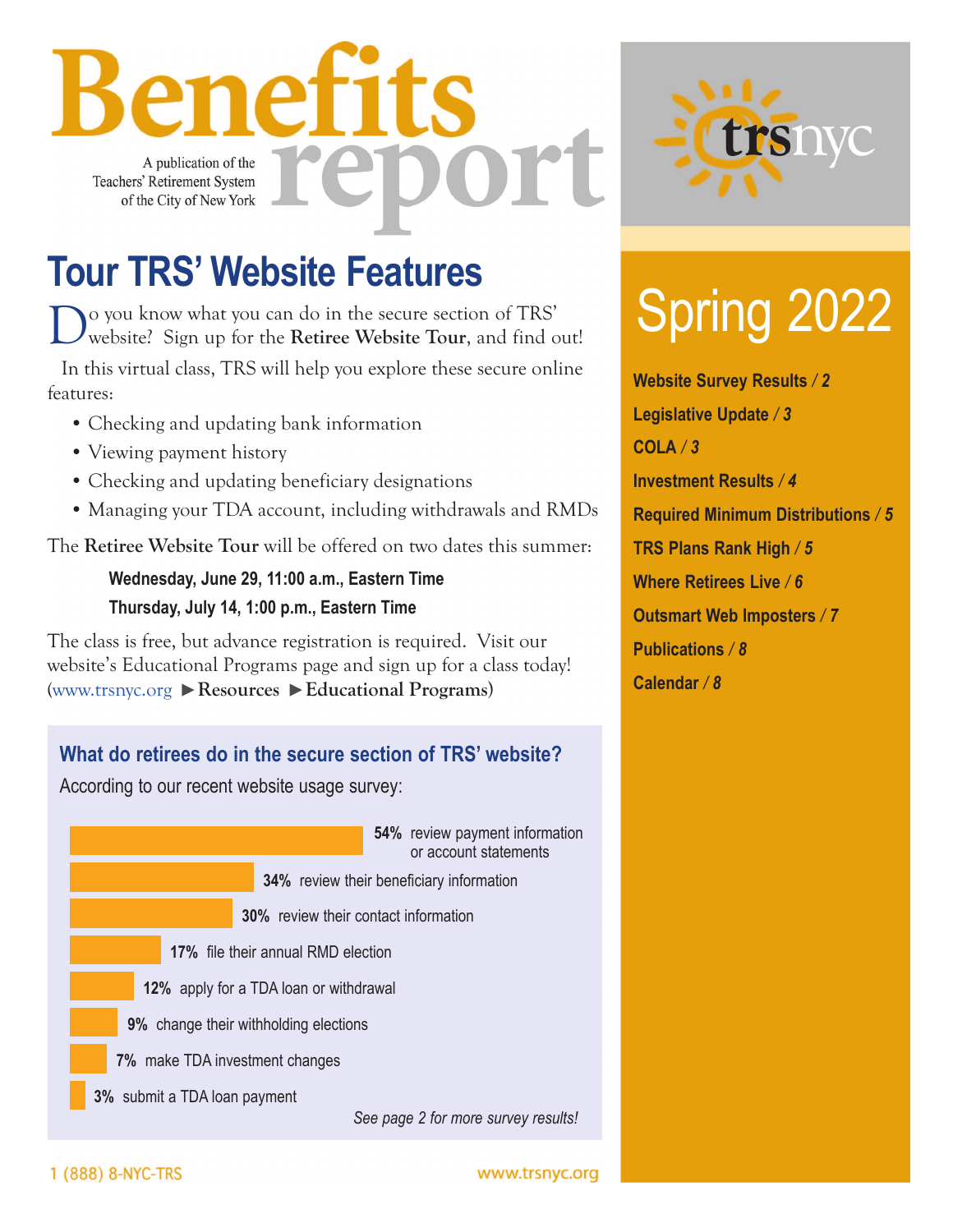### **Website Survey Results Say...**

C ince our newsletters regularly promote self-service features available on our website, we asked for your feedback. The Fall 2021 issue of *Benefits Report* included a Retiree Website Usage Survey. Thank you to the hundreds of members who took the time to complete the survey online or send it in by mail. Your honest feedback helps us identify what we are doing right and prioritize what we can do better!

Here are some takeaways from the survey results. See the graphs below and on page 1 for details:

- $\star$  75% of respondents said that they log in to the website at least once or twice a year, and 42% log in at least once a month. Those who do not use the website at all cited login issues and a lack of computer/computer knowledge as the reasons.
- $\star$  For those who do log in, checking payment and account information is the most common activity, followed by reviewing/updating contact information and beneficiary designations.
- $\star$  48% of respondents said it is easy or very easy to accomplish what they want to do on our website. Almost 20% said it is difficult or very difficult, and some provided specific examples.

The survey also asked about retirees' interest in learning opportunities from TRS. One-third of respondents said they would be interested in attending onsite programs at TRS (after the pandemic ends, of course). And a little more than half of the respondents said they would be interested in online programs. Those members are in luck, as we are premiering a new online program specifically for retirees this summer; see article on page 1.

Respondents were also asked to share their age and how long they had been retired. The largest group of respondents was in their 70s and had been retired for 10-19 years. But the respondents included a wide range—from recent retirees in their 50s to a handful of impressive members in their 90s who have been retired for more than 30 years!

Thanks again to all who participated in the survey, and especially those who provided additional written comments. You're helping TRS to serve you better online!



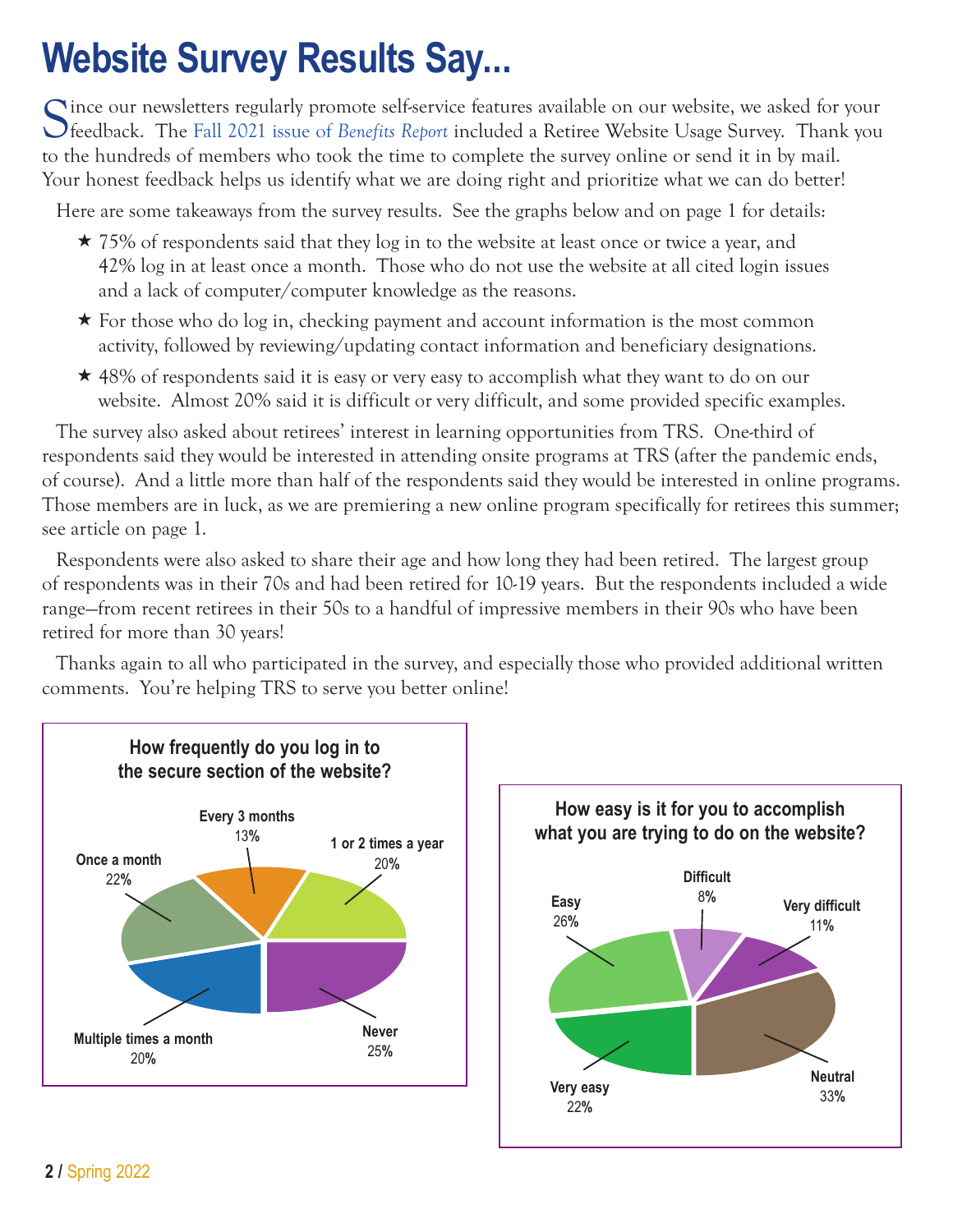### **Retiree Earnings Limit Excludes Public School Work**

In general, service retirees under age 65 can earn up to \$35,000 per calendar year in New York State<br>public employment without impacting their retirement allowance. Chapter 56 of the Laws of 2022, public employment without impacting their retirement allowance. Chapter 56 of the Laws of 2022, enacted in April, provides that earnings in public school employment between April 9, 2022 and June 30, 2023 will not count toward the annual limit.

For those retirees who return to work, our *[Earnings After Retirement](https://www.trsnyc.org/memberportal/WebContent/publications/brochures/Brochure93)* brochure explains the restrictions on retiree earnings and the filings necessary to preserve their retirement allowance.

Chapter 56 also brings changes for non-retired TRS members:

- The vesting requirement is now five years of service credit, down from ten years, for all members who joined TRS after December 10, 2009.
- For Tier VI members, the calculation of pension contribution rates, which is based on member wages, will exclude "overtime" pay for a period of about 24 months.

### **2022 Cost-of-Living Adjustment**

Starting in September, eligible retirees will receive New York State's 2022 Cost-of-Living Adjustment (COLA) in their retirement allowance payments.

This year's COLA is 3%. To be eligible, you must be at least:

- **•** 62 years old and have been retired for at least five years, or
- **•** 55 years old and have been retired for at least 10 years.

Certain other disability retirees, surviving spouses, and other beneficiaries may also qualify for the COLA.

The COLA percentage is based on 50% of the Consumer Price Index increase for the year as of March 31. The amount can range from 1% to 3% and is calculated based on the lesser of an eligible retiree's fixed maximum retirement allowance or \$18,000. For this year, the maximum annual adjustment is \$540.

### **COLA Calculation Examples**

#### **1. Based on a \$32,000 annual retirement allowance, the COLA amount would be \$540.**

The retirement allowance amount is greater than \$18,000, so the COLA is based on \$18,000.

 $$18,000 \times .03 = $540$  making the total retirement allowance  $$32,540$ 

#### **2. Based on a \$16,000 annual retirement allowance, the COLA amount would be \$480.**

The retirement allowance amount is less than \$18,000, so the COLA is based on the retirement allowance amount of \$16,000.

 $$16,000 \times .03 = $480$  making the total retirement allowance  $$16,480$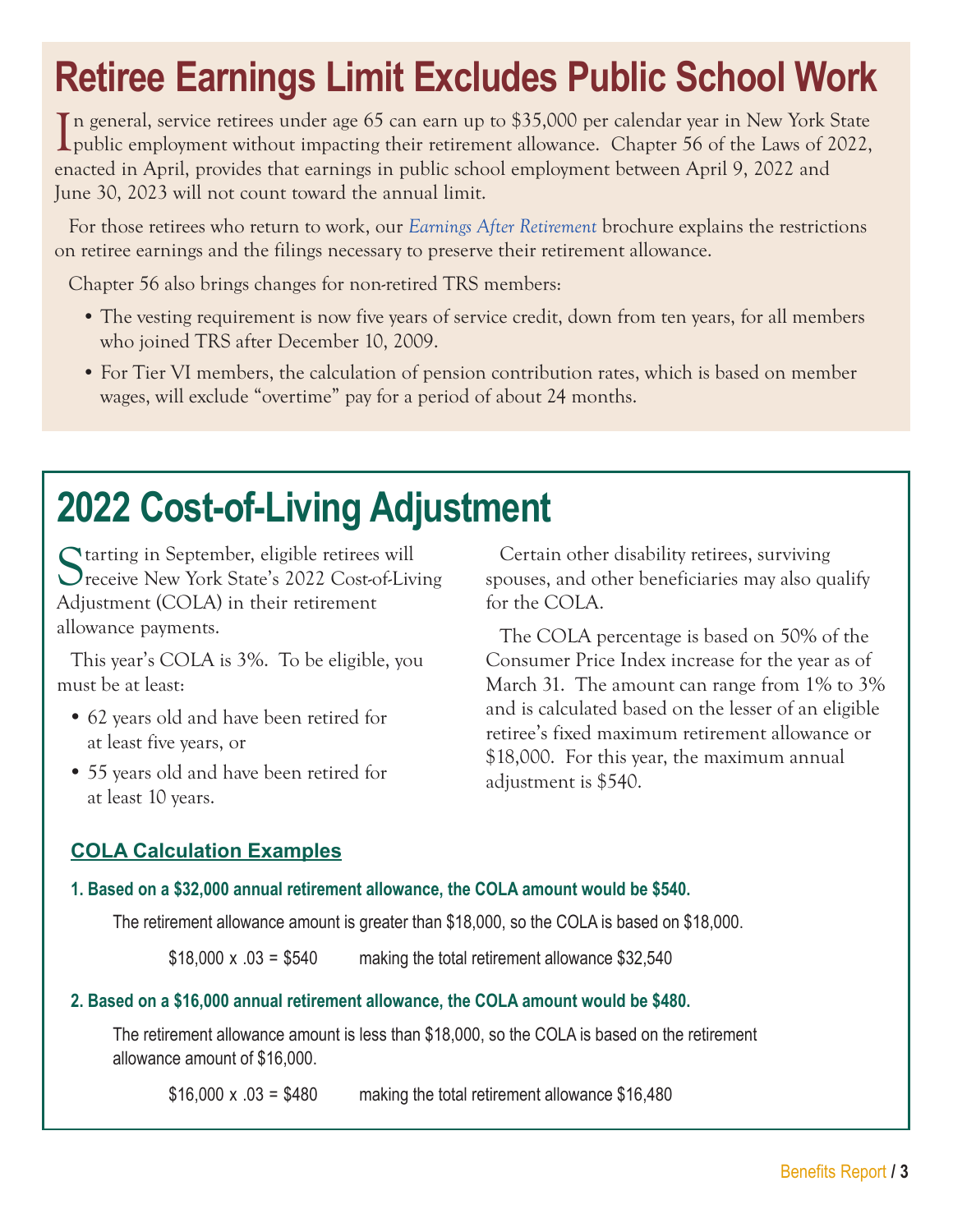### **Semiannual Investment Results: 12/31/2021**

### **TRS Passport Funds**

TRS' Passport Funds are available to all Tax-Deferred Annuity (TDA) Program participants and members in Tiers I and II for a portion of their funds in the Qualified Pension Plan (QPP).

For more recent investment results, please visit our website. [\(www.trsnyc.org](https://www.trsnyc.org) **Investments Investment Returns**) For more details about the Passport Funds, please review our annual *[Fund Profiles](https://www.trsnyc.org/memberportal/WebContent/publications/financialReports/fundProfilesWeb)* booklet.

### **Annualized Investment Returns**

|                                        | 1 Year | 3 Year | 5 Year | 10 Year |
|----------------------------------------|--------|--------|--------|---------|
| Fixed Return Fund (TDA/UFT)*           | 7.00%  | 7.00%  | 7.00%  | 7.00%   |
| <b>Fixed Return Fund (All Others)*</b> | 8.25%  | 8.25%  | 8.25%  | 8.25%   |
| <b>Diversified Equity Fund</b>         | 20.24% | 22.09% | 15.37% | 13.92%  |
| <b>Balanced Fund**</b>                 | 5.22%  | 8.19%  | N/A    | N/A     |
| <b>International Equity Fund</b>       | 8.44%  | 15.08% | 10.89% | 8.95%   |
| <b>Sustainable Equity Fund</b>         | 30.36% | 30.98% | 20.31% | 16.67%  |
| U.S. Equity Index Fund***              | 25.82% | N/A    | N/A    | N/A     |
| International Equity Index Fund***     | 7.87%  | N/A    | N/A    | N/A     |

 *\**Returns for the Fixed Return Fund are set by New York State Law. Currently, members affiliated with the United Federation of Teachers are credited with 7% annually on TDA investments in the Fund. Other members' TDA investments in the Fund, and any member's QPP investments in the Fund, are currently credited with 8.25% annually. Historical rates are published on our website. For retirees and annuitants who have Fixed Return Fund investments, the guaranteed return is factored into their monthly payments. Funds that members allocate to the Fixed Return Fund are invested with the Pension Fund.

\*\*5- and 10-year investment returns are not available for the Balanced Fund, which began on 1/1/2018.

\*\*\*3-, 5-, and 10-year investment returns are not available for the U.S. Equity Index and International Equity Index funds, which began on 1/1/2020. The 1-year returns shown above represent the actual returns of the U.S. Equity Index Fund and the International Equity Index Fund. Any difference between the returns of the U.S. Equity Index Fund and the International Equity Index Fund and that of their underlying mutual funds is due to the timing of cash flows.

### **Five-Year Performance vs. Benchmarks**

### **Diversified Equity Fund:**



Hybrid Benchmark

Global Market Composite Benchmark

#### Balanced Fund<sup>1</sup>:



Custom Benchmark

### **International Equity Fund:**



 International Equity Fund Composite Benchmark

### **Sustainable Equity Fund:**



 Sustainable Equity Fund Composite Benchmark

<sup>1</sup> As of 1/1/2018, the Bond Fund became the Balanced Fund, so no 5-year comparison is available. A 3-year comparison is shown above.

### **TRS Plans**

TRS offers two plans to members.

All members participate in the Qualified Pension Plan (QPP), a defined-benefit plan that is funded by employer contributions and member contributions. TRS also administers a Tax-Deferred Annuity (TDA) Program, a supplemental defined-contribution plan. The TDA Program is funded by member contributions.

### **QPP Total Investments \$80.89 Billion\***

**TDA Total Investments \$40.00 Billion\*** *\* As of 12/31/2021 (unaudited)*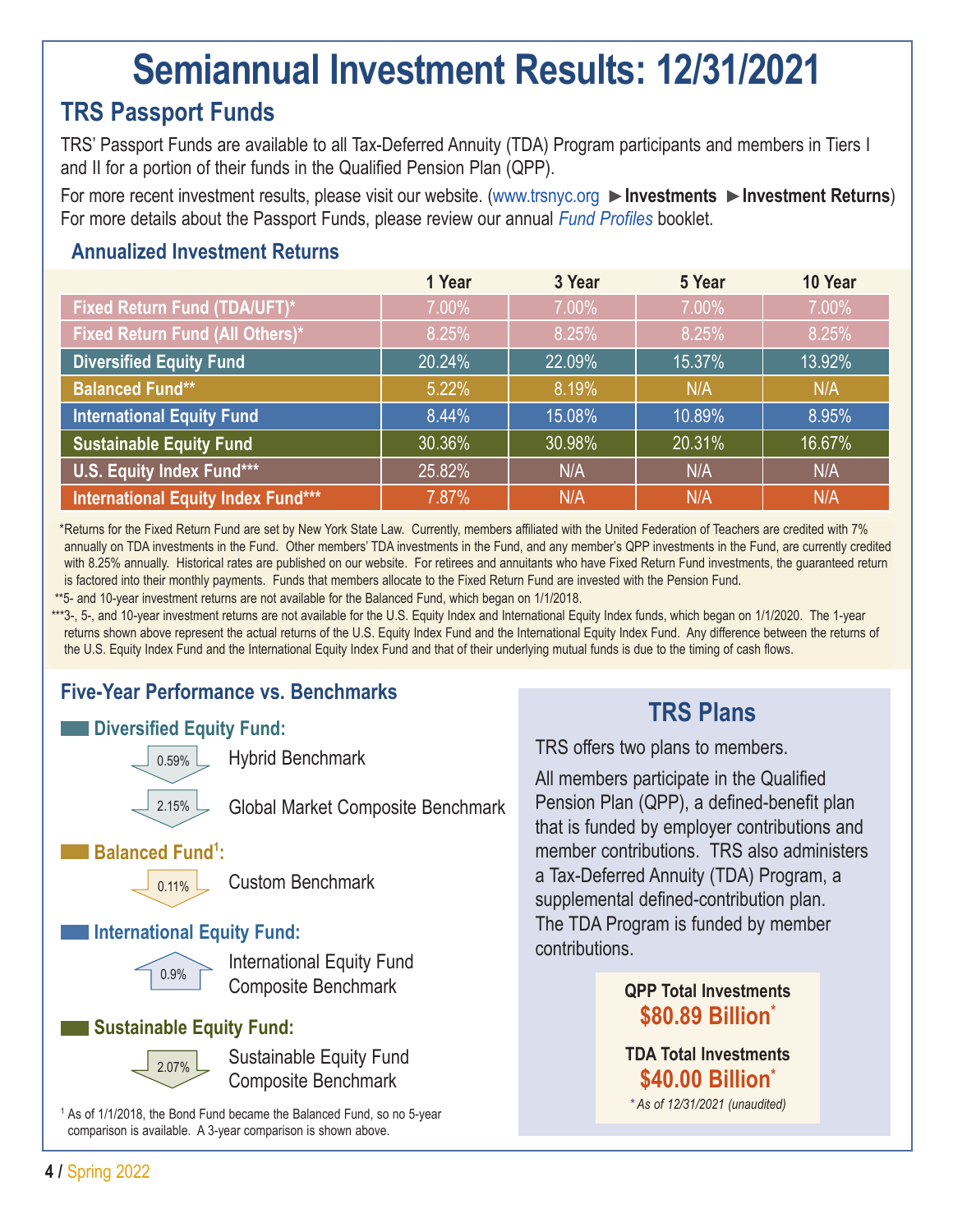### **Required Minimum Distributions**

If you are maintaining a Tax-Deferred Annuity (TDA) Program account during retirement, you wi<br>eventually be subject to an annual Required Minimum Distribution (RMD). In general, the IRS **T** f you are maintaining a Tax-Deferred Annuity (TDA) Program account during retirement, you will requires distributions of TDA funds to begin for retirees as of the year they reach age 72.

Earlier this spring, TRS mailed RMD packets to members reaching age 72 and older this year. If you are due to receive an RMD and do not respond to TRS' mailing, we will send you a payment this December that meets IRS requirements. If you would like to receive your RMD sooner, or if you want to choose another way to meet the requirement, you have until October 31 to file an RMD election on our website or use the form enclosed in our mailing.

Reminder: You can access your RMD letter in the secure section of our website. (Log in at [www.trsnyc.org](https://www.trsnyc.org) **Documents Correspondence**.)

### **How do members meet their RMD requirements?**

**92%** received a direct RMD payment

**7%** used a TDA withdrawal

**1%** told us they would receive the RMD from another 403(b) plan

**0%** annuitized their TDA balance\*

*\*A negligible number of members (3) chose to meet their RMD by annuitizing their TDA accounts.*

### **How do members file their RMD elections?**

**38%** filed the paper form

**37%** did not file and received an automatic RMD payment in December

**25%** filed online

*Note: Data is from 2021 RMD filings*

### **TRS Plans Rank High**

According to *Pensions & Investments* magazine's annual survey of retirement funds, TRS' Tax-Deferred Annuity (TDA) Program remains America's:

 $\checkmark$  2nd largest 403(b) plan

 $\checkmark$  4th largest public defined-contribution plan

TRS' Qualified Pension Plan (QPP) is part of the combined New York City retirement plan—which is ranked the 5<sup>th</sup> largest overall fund, and the 4<sup>th</sup> largest defined-benefit plan in the country.

The *Pensions & Investments* survey was published in the February 14, 2022 issue, based on reported assets as of September 30, 2021.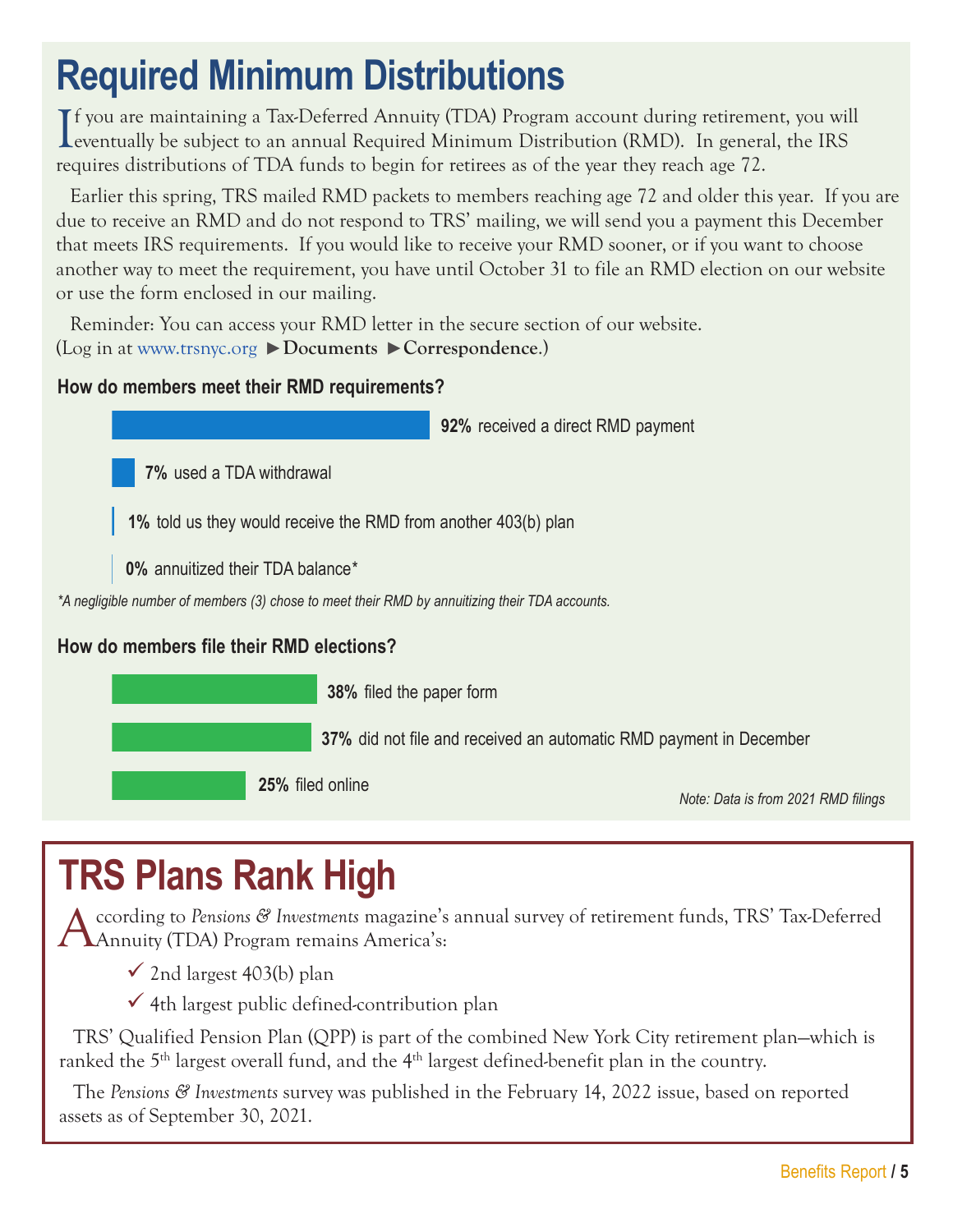### **Retired TRS Members Live Everywhere**

Pick a borough, county, state, country, or even a continent, and you're likely to find a retired TRS member. Here's a look at where our pensioners—currently 92,000 and growing—are spending their golden years.

Using data from the end of 2021, we found that 43% of our retirees still live in New York City. Within the five boroughs, Brooklyn has the most retired members, followed by Manhattan, Queens, the Bronx, and Staten Island.

Seventy percent live in New York State. Outside of the City, the biggest contingent is found on Long Island, followed by Rockland and Westchester counties.

Outside of New York State, retirees reside in each of the other 49 states plus the District of Columbia, Puerto Rico, the U.S. Virgin Islands, and even American military bases in Europe and Asia.

Finally, there are more than 250 retirees living in 42 foreign countries in Europe, Asia, Central and South America, Africa, and Australia. Israel is where you'll find the most TRS retirees (100) outside the U.S.

Our retired membership is truly global, but the majority has remained right where it all started, in the greatest city in the world.





#### **43% of TRS retirees live in New York City 70% of TRS retirees live in New York State**

### **Top 5 Other States**

- 1. Florida
- 2. New Jersey
- 3. Pennsylvania
- 4. North Carolina
- 5. Connecticut

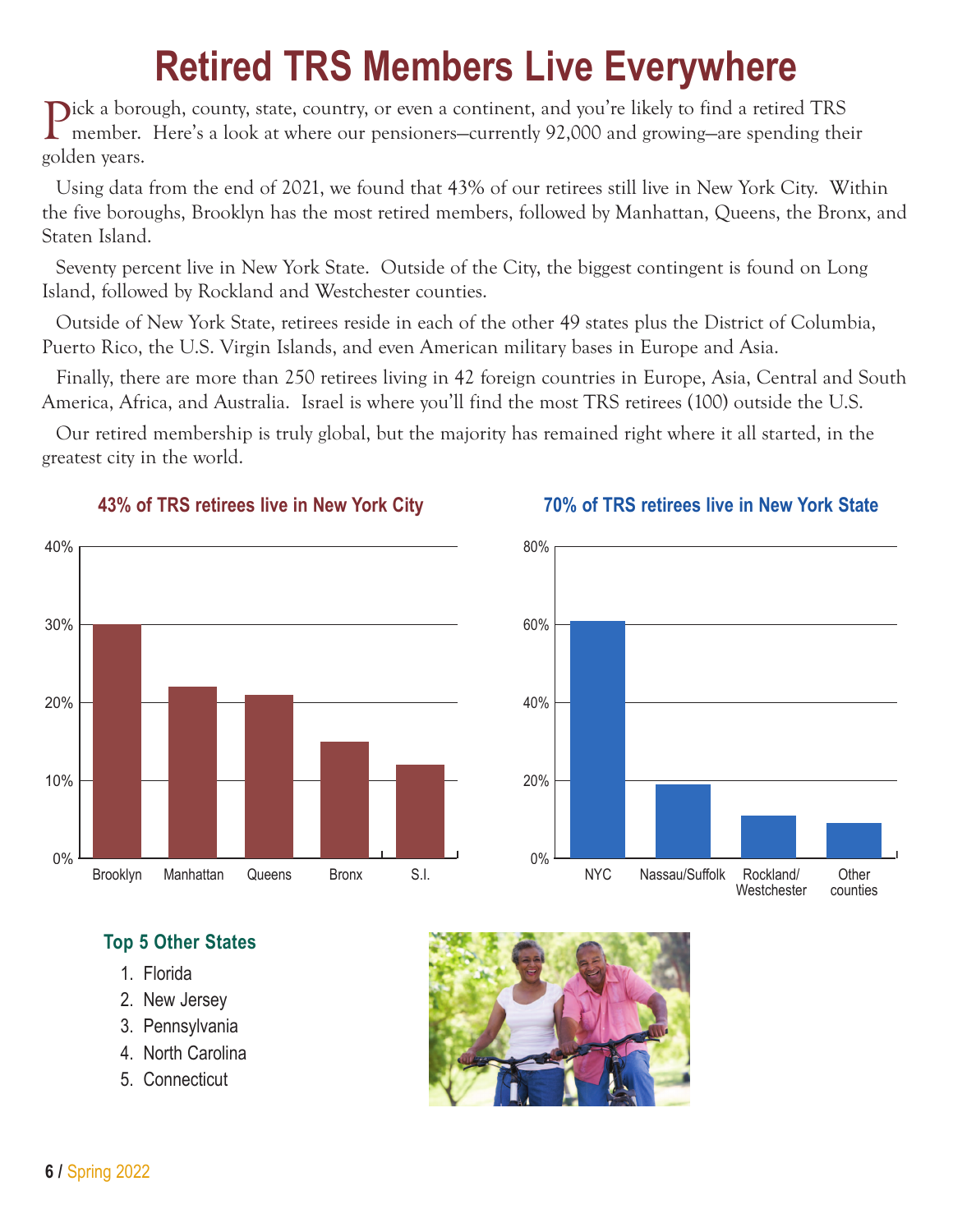## **Outsmart Web Imposters and Other Cybercriminals**

Today, we live in a virtual environment. And with all the benefits of the Internet, there are some downsides—including cybercriminals. Fraudsters jump at the chance to hack your personal information. Two common gateways are web imposters and fake apps.

#### **Web Imposters**

When a fraudulent web address is created to mimic a popular website, that's a web imposter. Instead of Walmart.com, for example, an imposter may create Wallmart.com. A simple change to the company web address can fool unsuspecting people and can lead to theft of data.

### **Avoid becoming the next victim:**

When you visit a website, check the address bar for the site's security status.

- A padlock icon should display before the web address. Avoid sites without the icon!
- The padlock indicates that any information you send to the site is sent securely and can't be intercepted.

Dashes and symbols in the domain name (like **www.Apple #\$%-.com**) are a red flag indicating a likely web imposter.

The domain extension is often a clue.

- To be sure you're visiting the real TRS online, here are our web locations:
	- Website: https:[//www.trsnyc.org](https://www.trsnyc.org)
	- Facebook: <https://www.facebook.com/mytrsnyc>
	- Instagram:<https://www.instagram.com/trsnyc>
	- Twitter:<https://twitter.com/mytrsnyc>
	- YouTube:<https://www.youtube.com/user/trsnyc>

**TRS does not have an app, and we are not currently on any other social media platforms.**

- Common extensions for legitimate businesses: .org, .com, .edu, .gov
- Domain extensions like .biz or .info tend to be illegitimate.
- Note that .com and .net are the easiest extensions to obtain.

When you have trusted websites that you visit frequently, use the bookmark tool on your computer to "remember" those sites. Doing so allows you to visit sites you've previously confirmed with confidence.

### **Fake Apps**

While it may seem that every company has an application (app) for Apple or Android phones, that's not true. **TRS does not have an app**. Yet, there are TRS app imposters!

#### **Don't let imposter apps fool you. Confirm that the app is legitimate:**

Obtain apps from Apple's App Store or the Google Play Store.

- Unfortunately, some fake apps may be there, too.
- Read the app score and customer reviews before downloading.

Check the company's website to see if the app is referenced.

 If it's not mentioned on the company website, it probably doesn't exist.

Most apps are available at no cost.

 If there is a cost, confirm the app is legit by contacting the company first.

Change your system settings to not allow third-party apps to be downloaded from untrusted sites.

Think twice before clicking a link or downloading anything on the Internet. Assume all unsolicited requests for information are phishing attempts. Whether it's a web imposter or fake app, spelling errors, bad formatting, and poorly written content are obvious clues. If you keep these tips foremost in your mind, you're less likely to fall into traps set by cybercriminals.